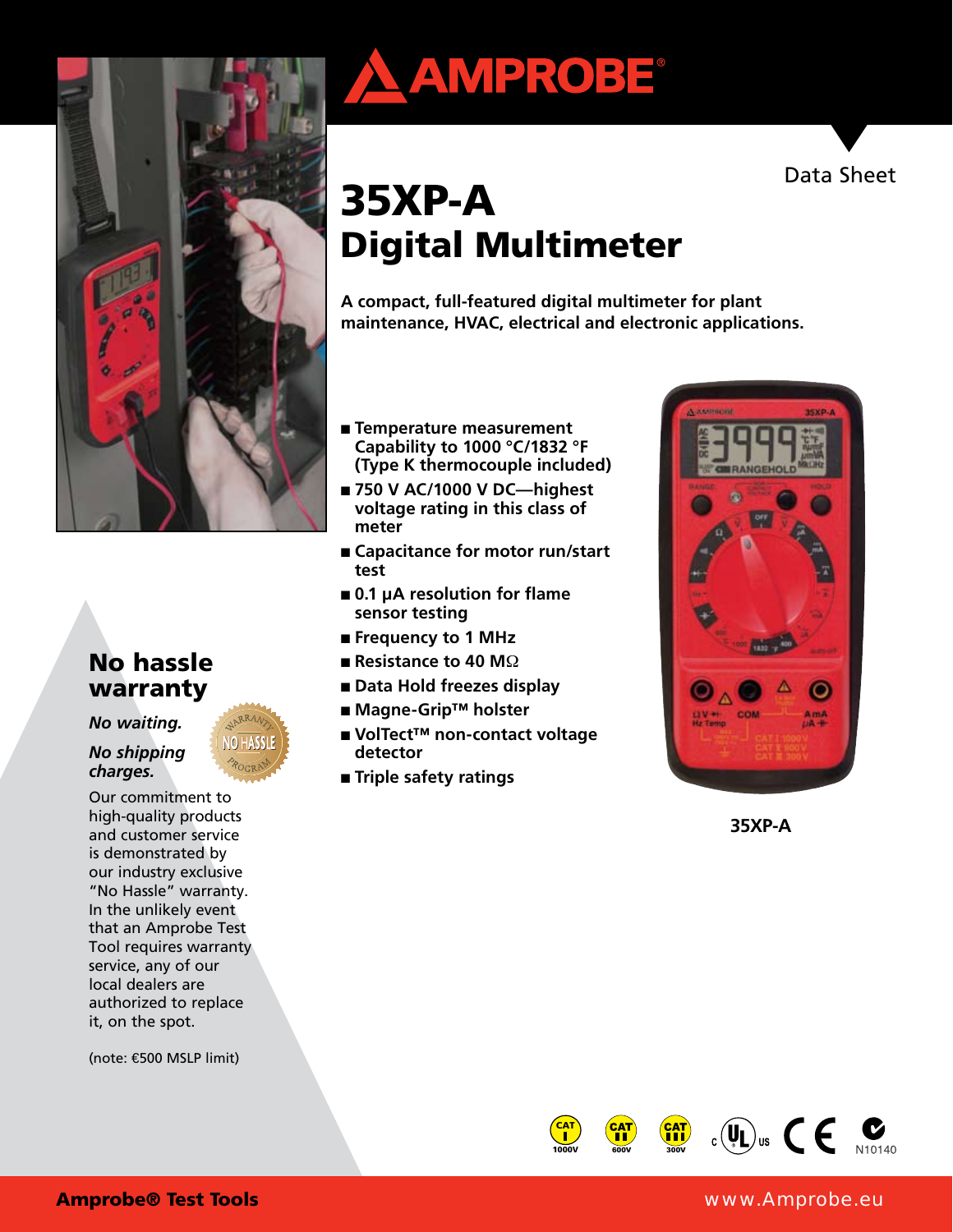

#### **35XP-A Digital Multimeter**

### Data Sheet

#### **General Specifications**

| <b>Display</b>                 | 3-3/4 digit liquid crystal display (LCD) with a maximum reading of 3999                      |
|--------------------------------|----------------------------------------------------------------------------------------------|
| Polarity                       | Automatic, positive implied, negative polarity indication                                    |
| Overrange                      | (OL) or (-OL) is displayed                                                                   |
| Zero                           | Automatic                                                                                    |
| <b>Low Battery Indication</b>  | The " $\blacksquare$ " is displayed when the battery voltage drops below the operating level |
| <b>Auto Power Off</b>          | Approx. 10 minutes                                                                           |
| <b>Measurement Rate</b>        | 2 times per second, nominal                                                                  |
| <b>Operating Environment</b>   | 0 °C to 50 °C at <70 % R.H.                                                                  |
| <b>Storage Temperature</b>     | -20 °C to 60 °C, 0 to 80 % R.H. with battery removed from meter                              |
| Accuracy                       | Stated accuracy at 23 °C ± 5 °C, <75 % relative humidity                                     |
| <b>Temperature Coefficient</b> | 0.1 x (specified accuracy) per $°C$ (0 $°C$ to 18 $°C$ , 28 $°C$ to 50 $°C$ )                |
| <b>Altitude</b>                | 2000 m                                                                                       |
| Power                          | Single standard 9 volt battery, NEDA 1604, JIS 006P, IEC 6F22                                |
| <b>Battery Life</b>            | 150 hours typical with carbon-zinc, 300 hours typical with alkaline                          |
| Dimensions (H x W x D)         | 155 mm x 72 mm x 32 mm                                                                       |
| Weight                         | Approx. 400 g including battery                                                              |
| Warranty                       | One-year                                                                                     |

#### **Specifications**

| <b>Function</b>              | Range                                                       | <b>Accuracy</b>            |  |
|------------------------------|-------------------------------------------------------------|----------------------------|--|
|                              |                                                             |                            |  |
| <b>Voltage</b>               |                                                             |                            |  |
| <b>DC Volts</b>              |                                                             |                            |  |
| Ranges                       | 400 mV, 4 V, 40 V, 400 V, 1000 V                            | $\pm$ (0.5 % rdg + 1 dgt)  |  |
| AC Volts (45 Hz to 500 Hz)   |                                                             |                            |  |
| Ranges                       | 400 mV (45 Hz to 100 Hz)                                    | $\pm$ (1.5 % rdg + 5 dgts) |  |
|                              | 4 V, 40 V, 400 V, 750 V                                     | $\pm$ (1.5 % rdg + 5 dgts) |  |
| <b>Resolution</b>            | $100 \mu V$                                                 |                            |  |
| <b>Input Impedance</b>       | 400 mV: >100 MΩ; 4 V: 10 MΩ; 40 V to 1000 V: 9.1 MΩ         |                            |  |
| <b>Overload Protection</b>   | 1000 V DC or 750 V AC RMS                                   |                            |  |
| <b>Current</b>               |                                                             |                            |  |
| <b>DC Current</b>            |                                                             |                            |  |
| Ranges                       | 400 µA, 4000 µA, 40 mA, 400 mA                              | $\pm$ (1.0 % rdg + 2 dgt)  |  |
|                              | 2A                                                          | $\pm$ (2.0 % rdg + 3 dgts) |  |
| AC Current (45 Hz to 500 Hz) |                                                             |                            |  |
| Ranges                       | 400 µA, 4000 µA, 40 mA, 400 mA                              | $±$ (1.5 % rdg + 5 dgts)   |  |
|                              | 2A                                                          | $\pm$ (2.5 % rdg + 5 dgts) |  |
| <b>Resolution</b>            | $0.1 \mu A$                                                 |                            |  |
| <b>Input Protection</b>      | 2 A/1000 V fast blow ceramic fuse 6.3 mm x 32 mm on A input |                            |  |
| <b>Burden Voltage</b>        | 500 mV max. (2 V max. on 4 mA, 400 mA ranges)               |                            |  |
| <b>Resistance</b>            | 400 Ω, 4 kΩ, 40 kΩ, 400 kΩ, 4 MΩ                            | $\pm$ (1.0 % rdg + 4 dgts) |  |
|                              | $40 \text{ M}\Omega$                                        | $\pm$ (2.0 % rdg + 5 dgts) |  |
| <b>Resolution</b>            | 100 $m\Omega$                                               |                            |  |
| <b>Open Circuit Voltage</b>  | $-0.45$ V DC typical, (-1.2 V DC on 400 $\Omega$ range)     |                            |  |
| <b>Overload Protection</b>   | 1000 V DC or 750 V AC RMS                                   |                            |  |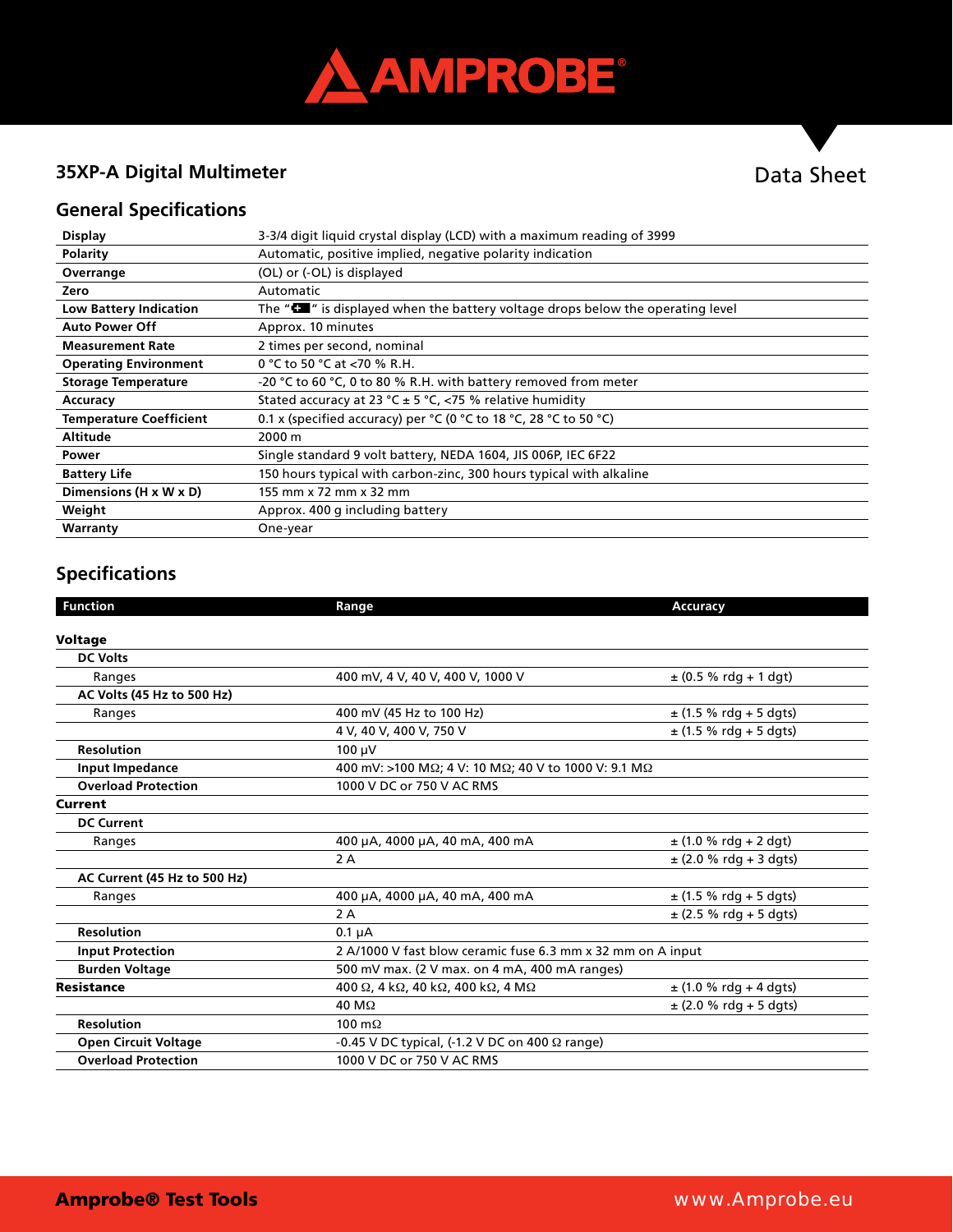

#### **35XP-A Digital Multimeter**

#### Data Sheet

#### **Specifications, cont.**

| <b>Function</b>                      | Range                                                                                           | <b>Accuracy</b>             |  |
|--------------------------------------|-------------------------------------------------------------------------------------------------|-----------------------------|--|
| Capacitance                          | 4 nF, 40 nF, 400 nF, 4 µF                                                                       | $\pm$ (5.0 % rdg + 30 dgts) |  |
|                                      | 40 uF, 400 uF                                                                                   | $\pm$ (5.0 % rdg + 5 dgts)  |  |
|                                      | 4 mF                                                                                            | $\pm$ (5.0 % rdg + 15 dgts) |  |
| <b>Resolution</b>                    | 1 pF                                                                                            |                             |  |
| <b>Test Voltage</b>                  | < 1 V                                                                                           |                             |  |
| <b>Test Frequency</b>                | 1.3 Hz on 4 nF to 40 µF ranges, 0.7 Hz on 400 µF, 4 mF ranges                                   |                             |  |
| <b>Input Protection</b>              | 2 A/1000 V fast blow ceramic fuse 6.3 mm x 32 mm on A input                                     |                             |  |
| <b>Temperature</b>                   | 400 °C, 1000 °C, 400 °F, 1832 °F                                                                |                             |  |
|                                      | -20 °C to 10 °C                                                                                 | $\pm$ (2.0 % rdg + 4 °C)    |  |
|                                      | 10 °C to 200 °C                                                                                 | $\pm$ (1.0 % rdg + 3 °C)    |  |
|                                      | 200 °C to 1000 °C                                                                               | $\pm$ (3.0 % rdg + 2 °C)    |  |
|                                      | -4 °F to 50 °F                                                                                  | $\pm$ (2.0 % rdg + 8 °F)    |  |
|                                      | 50 °F to 400 °F                                                                                 | $\pm$ (1.0 % rdg + 6 °F)    |  |
|                                      | 400 °F to 1832 °F                                                                               | $\pm$ (3.0 % rdg + 4 °F)    |  |
| <b>Resolution</b>                    | $0.1 °C$ , $0.1 °F$                                                                             |                             |  |
| <b>Overload Protection</b>           | 1000 V DC or 750 V AC RMS                                                                       |                             |  |
|                                      | 1000 V 600 V 300 V                                                                              |                             |  |
| <b>Frequency</b>                     | 4 k, 40 k, 400 k, 1 M                                                                           | $\pm$ (0.1 % rdg + 3 dgts)  |  |
| <b>Resolution</b>                    | 1 Hz                                                                                            |                             |  |
| Sensitivity                          | 10 Hz to 1 MHz: >2.5 V rms                                                                      |                             |  |
| <b>Minimum Pulse Width</b>           | $> 25$ ns                                                                                       |                             |  |
| <b>Duty Cycle Limits</b>             | $>$ 30 % and $<$ 70 %                                                                           |                             |  |
| <b>Overload Protection</b>           | 1000 V DC or 750 V AC RMS                                                                       |                             |  |
| Continuity                           |                                                                                                 |                             |  |
| <b>Audible Indication</b>            | Less than 25 $\Omega$                                                                           |                             |  |
| <b>Response Time</b>                 | 100 ms                                                                                          |                             |  |
| <b>Overload Protection</b>           | 1000 VDC or 750 VAC rms                                                                         |                             |  |
| <b>Diode Test</b>                    |                                                                                                 |                             |  |
| <b>Test Current</b>                  | 1.2 mA (approximate)                                                                            | $\pm$ (1.5 % rdg + 3 dgts)  |  |
| <b>Resolution</b>                    | 1 mV                                                                                            |                             |  |
| <b>Open Circuit Voltage</b>          | 3.0 DC typical                                                                                  |                             |  |
| <b>Overload Protection</b>           | 1000 V DC or 750 V AC RMS                                                                       |                             |  |
| <b>Non-Contact Voltage Indicator</b> |                                                                                                 |                             |  |
|                                      | ance unitage 70 M to COOM AC hooper chirage and big bright red LED comes on works on all repose |                             |  |

Sense voltage 70 V to 600 V AC beeper chirps and big bright red LED comes on, works on all ranges